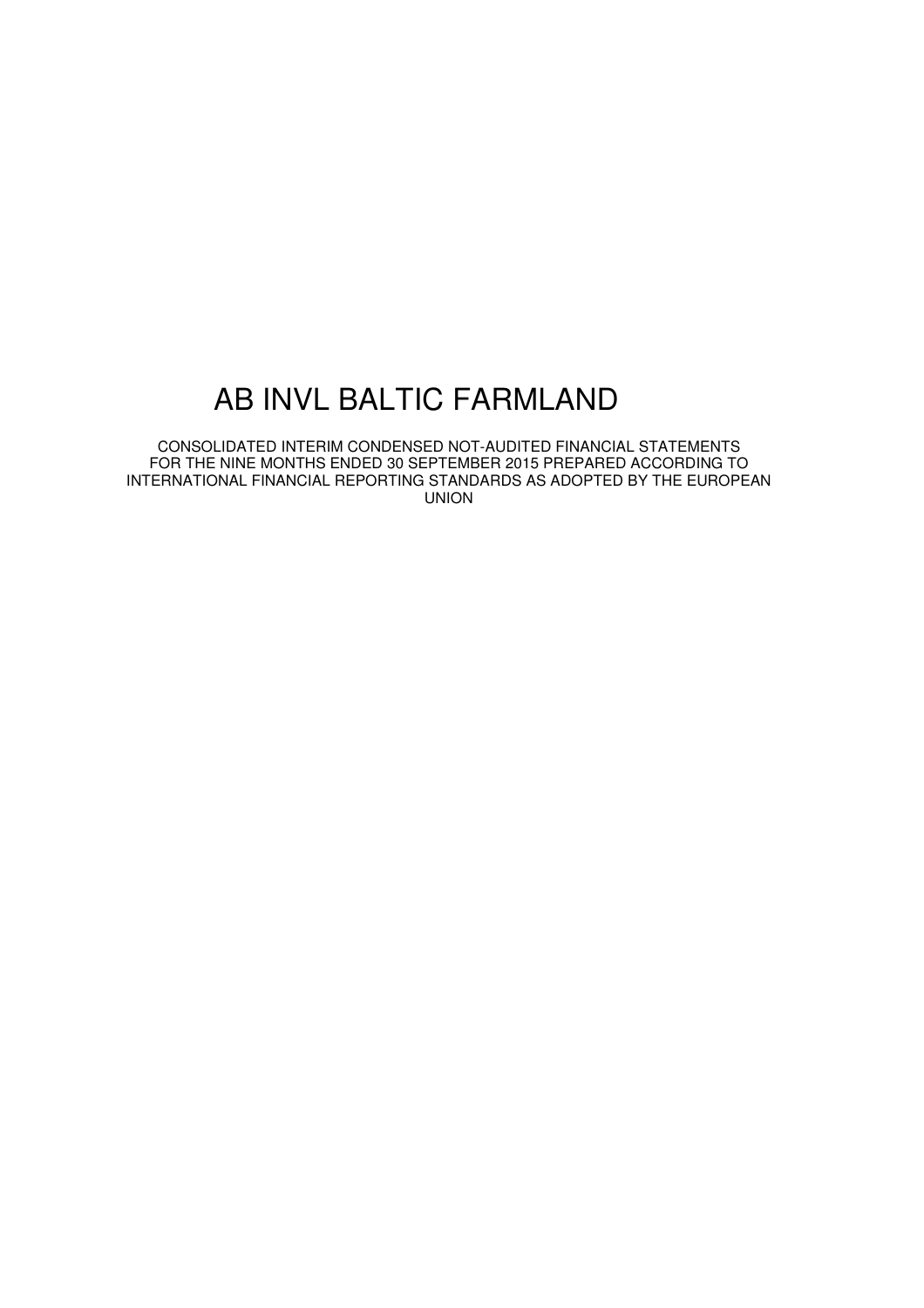#### AB INVL BALTIC FARMLAND CONSOLIDATED INTERIM CONDENSED FINANCIAL STATEMENTS FOR THE NINE MONTHS ENDED 30 SEPTEMBER 2015 (all amounts are in EUR thousand unless otherwise stated)

### GENERAL INFORMATION

### Board of Directors

Mr. Alvydas Banys (chairman of the Board) Ms. lndre Miseikyte Mr. Darius Šulnis

## Management

Ms. Egle Surpliene (director from 30 June 2015) Mr. Darius Sulnis (director, until 29 June 2015)

# Principal place of business and company code

Office address Seimyniskiq Str. 1A, Vilnius, Lithuania

Company code 30329978'l

### Banks

AB DNB Bankas AB Siauliq Bankas "Swedbank", AB AB bankas "Finasta"

The financial statements were approved and signed by the Management and the Board of Directors on 27 October 2015.

 $J$ 

Ms. Eglé Surpliené **Director** 

Mr. Raimondas Rajeckas Authorized person according to the<br>agreement to conduct accounting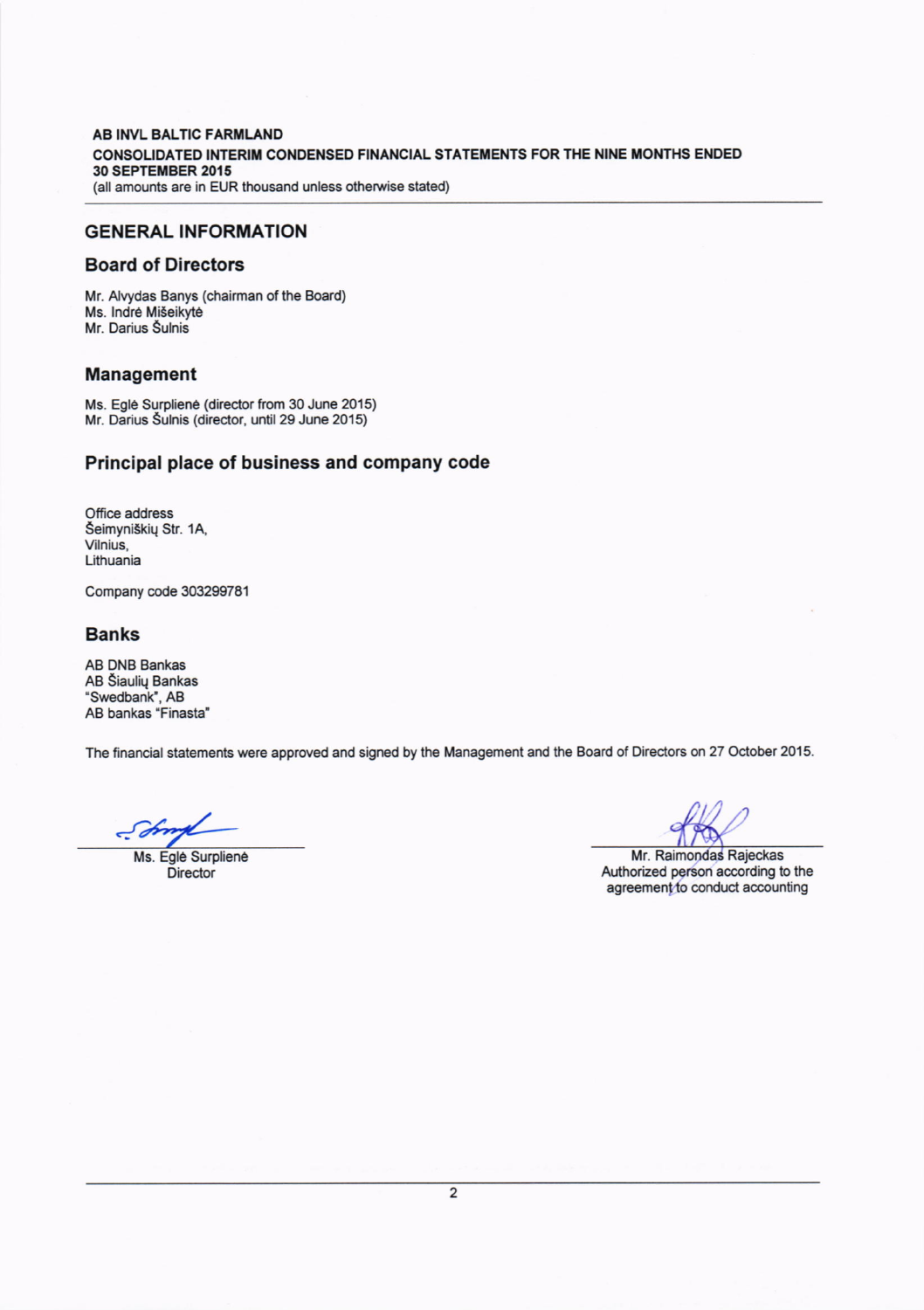#### **AB INVL BALTIC FARMLAND CONSOLIDATED INTERIM CONDENSED FINANCIAL STATEMENTS FOR THE NINE MONTHS ENDED 30 SEPTEMBER 2015**  (all amounts are in EUR thousand unless otherwise stated)

# **Management report**

INVL Baltic Farmland has 100% in 18 companies owning more than 3 thousand hectares of agricultural land in the most fertile regions of Lithuania. Companies – land owners and joint-stock company INVL Baltic Farmland on 30 June 2015 have signed a basic property administration agreement with INVL Farmland Management which administrates agricultural land owned by the companies in order to ensure steady growth of income for the shareholders and the value of the land.

The company's income for the nine months ended 30 September 2015 reached EUR 339 thousand while net profit amounted to EUR 270 thousand. INVL Baltic Farmland was established in April, 2014 therefore 2014 data is not comparable.

Income for the nine months ended 30 September 2015 makes about 74 percent of the forecasted total income for 2015 (EUR 457 thousand) and net profit makes about 85 percent of the total forecasted net profit for 2015 (EUR 316 thousand).

Equity of INVL Baltic Farmland in the end of September, 2015 was EUR 10.002 million or EUR 3.04 per share.

In April, 2015 INVL Baltic Farmland paid-out EUR 197 thousand dividends or EUR 0.06 per share.

As of 30 September 2015 the total value of the managed land was EUR 10.6 million, or EUR 3.5 thousand per hectare. Next valuation of the land is planned for the end of 2015.

Since May 2014 changes to the Agricultural Land Acquisition temporary law entered into force. Under these changes, the persons cannot acquire more than 500 hectares of agricultural land. Also, the amount of people having pre-emptive right to purchase the land was expanded. Restrictions define that persons who own more than 25 percent of shares in agricultural land companies, as well as persons who own more than 25 percent in several companies are held as related parties. Therefore, those willing to purchase additional agricultural land have to have documents proving that the person, during the last 10 years before the deal, was engaged in agricultural activity for at least 3 years and has declared his farmland as well as crop. For legal entities restrictions define that they have to additionally provide documents proving that more than 50 percent of their business annual income comes from farming activities and company is economically sound.

Due to the restrictions INVL Baltic Farmland is unable to invest in agricultural land in Lithuania as well as is unable to take control in companies owning agricultural land.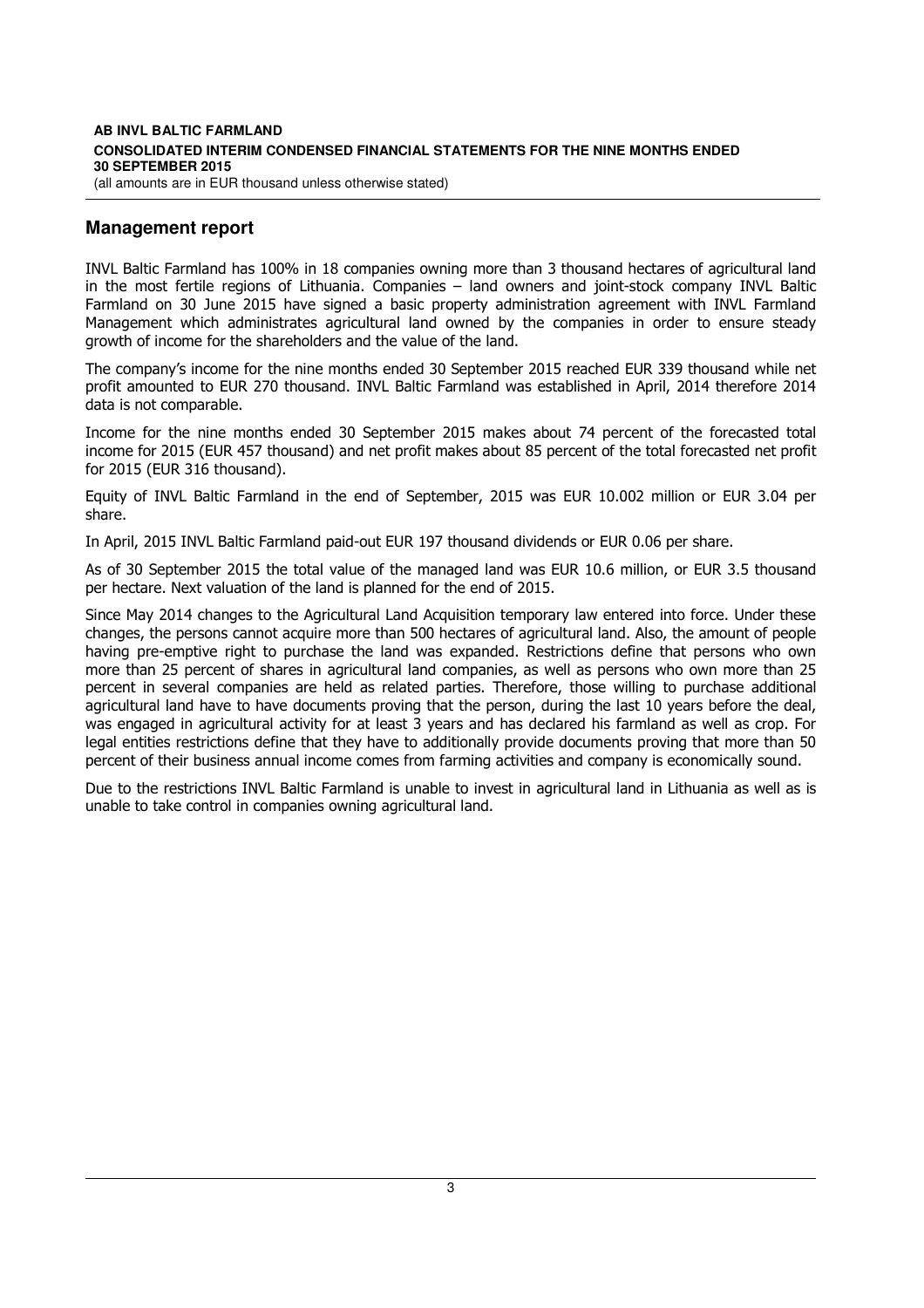#### **AB INVL BALTIC FARMLAND CONSOLIDATED INTERIM CONDENSED FINANCIAL STATEMENTS FOR THE NINE MONTHS ENDED 30 SEPTEMBER 2015**  (all amounts are in EUR thousand unless otherwise stated)

**Consolidated statements of comprehensive income** 

|                                                             | <b>Notes</b> | Nine months of<br>2015 | Nine months<br>of 2014 |
|-------------------------------------------------------------|--------------|------------------------|------------------------|
| <b>Revenue</b>                                              |              | 339                    | 135                    |
| Other income                                                |              | 12                     | $\overline{c}$         |
| Legal, professional and securities administration fees      |              | (24)                   | (27)                   |
| Allowance for (reversal of) impairment of trade receivables | 4            | 26                     | (17)                   |
| Direct property operating expenses                          |              | (27)                   | (6)                    |
| Employee benefits expense                                   |              | (6)                    | (11)                   |
| Depreciation and amortisation                               |              | (2)                    | (1)                    |
| Other expenses                                              |              | (6)                    | (6)                    |
| <b>Operating profit</b>                                     |              | 312                    | 69                     |
| Finance costs                                               |              |                        |                        |
| Profit before income tax                                    |              | 312                    | 69                     |
| Income tax expense                                          | 6            | (42)                   | (13)                   |
| <b>NET PROFIT FOR THE YEAR</b>                              |              | 270                    | 56                     |
| Other comprehensive income for the year, net of tax         |              |                        |                        |
| TOTAL COMPREHENSIVE INCOME FOR THE YEAR                     |              | 270                    | 56                     |
| Attributable to:                                            |              |                        |                        |
| Equity holders of the parent                                |              | 270                    | 56                     |
| Basic and diluted earnings per share (in EUR)               | 7            | 0.08                   | 0.02                   |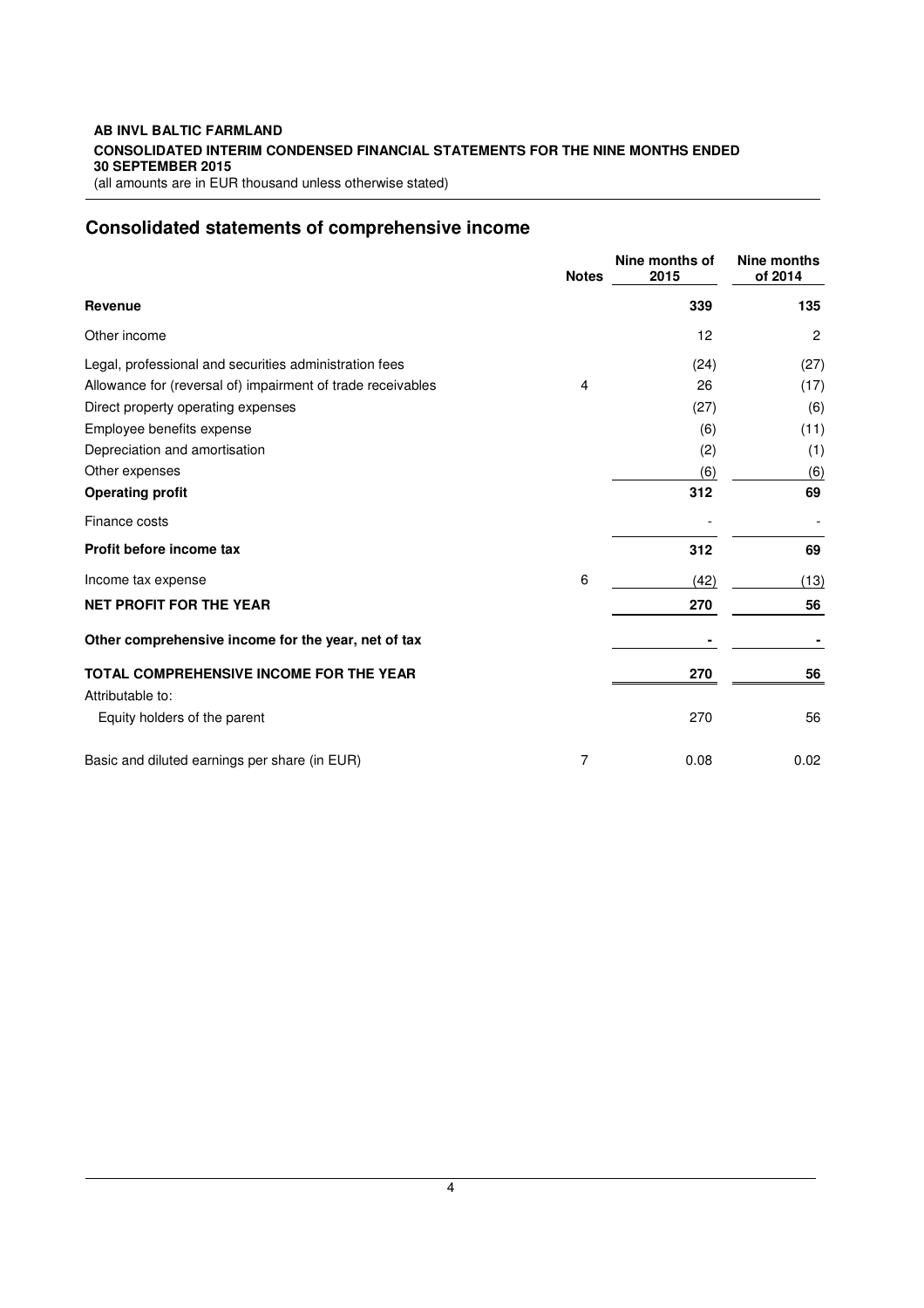#### **AB INVL BALTIC FARMLAND CONSOLIDATED INTERIM CONDENSED FINANCIAL STATEMENTS FOR THE NINE MONTHS ENDED 30 SEPTEMBER 2015**  (all amounts are in EUR thousand unless otherwise stated)

# **Consolidated statements of comprehensive income (cont'd)**

|                                                             | <b>Notes</b> | 3rd Quarter<br>2015 | 3rd Quarter<br>2014 |
|-------------------------------------------------------------|--------------|---------------------|---------------------|
| <b>Revenue</b>                                              |              | 109                 | 80                  |
| Other income                                                |              | 2                   |                     |
| Legal, professional and securities administration fees      |              | (8)                 | (17)                |
| Allowance for (reversal of) impairment of trade receivables |              |                     | (18)                |
| Direct property operating expenses                          |              | (26)                | (5)                 |
| Employee benefits expense                                   |              | (1)                 | (7)                 |
| Depreciation and amortisation                               |              | (1)                 |                     |
| Other expenses                                              |              |                     | (2)                 |
| <b>Operating profit</b>                                     |              | 75                  | 31                  |
| Finance costs                                               |              |                     |                     |
| Profit before income tax                                    |              | 75                  | 31                  |
| Income tax expense                                          |              | (11)                | (8)                 |
| <b>NET PROFIT FOR THE YEAR</b>                              |              | 64                  | 23                  |
| Other comprehensive income for the year, net of tax         |              |                     |                     |
| TOTAL COMPREHENSIVE INCOME FOR THE YEAR                     |              | 64                  | 23                  |
| Attributable to:                                            |              |                     |                     |
| Equity holders of the parent                                |              | 64                  | 23                  |
| Basic and diluted earnings per share (in EUR)               |              | 0.02                | 0.01                |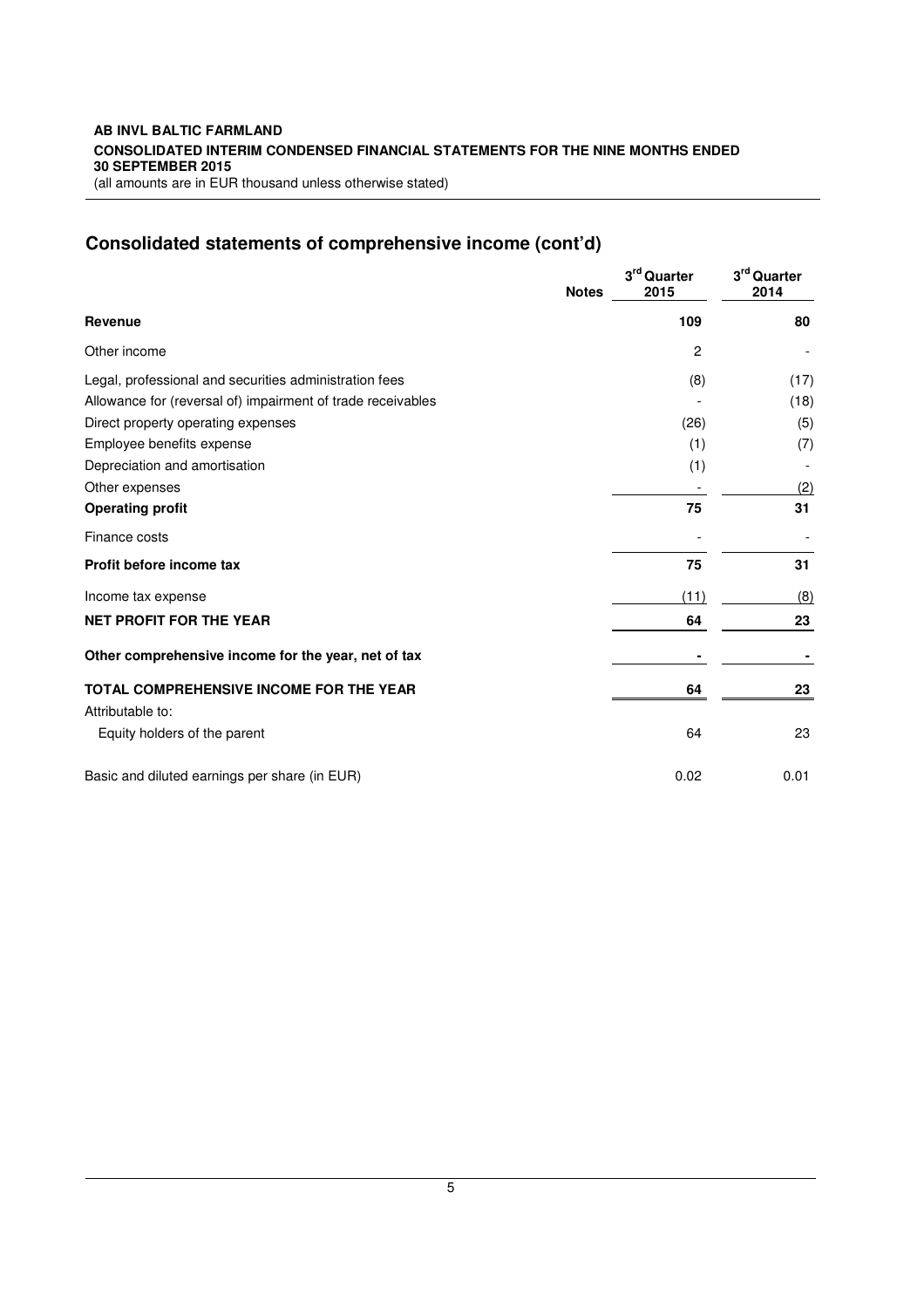# **AB INVL BALTIC FARMLAND CONSOLIDATED INTERIM CONDENSED FINANCIAL STATEMENTS FOR THE NINE MONTHS ENDED 30 SEPTEMBER 2015**

(all amounts are in EUR thousand unless otherwise stated)

# **Consolidated statement of financial position**

|                                                                 |              | As at 30       | As at 31      |
|-----------------------------------------------------------------|--------------|----------------|---------------|
|                                                                 | <b>Notes</b> | September 2015 | December 2014 |
| <b>ASSETS</b>                                                   |              |                |               |
| <b>Non-current assets</b>                                       |              |                |               |
| Property, plant and equipment                                   | 3            |                | 1             |
| Investment properties                                           |              | 10,559         | 10,558        |
| Intangible assets                                               |              |                | 3             |
| Deferred income tax asset                                       |              |                | 4             |
| <b>Total non-current assets</b>                                 |              | 10,559         | 10,566        |
| <b>Current assets</b>                                           |              |                |               |
| Trade and other receivables                                     | 4            | 130            | 23            |
| Prepayments and deferred charges                                |              | 7              | 1             |
| Cash and cash equivalents                                       |              | 308            | 210           |
| <b>Total current assets</b>                                     |              | 445            | 234           |
| <b>Total assets</b>                                             |              | 11,004         | 10,800        |
| <b>EQUITY AND LIABILITIES</b><br><b>Equity</b>                  |              |                |               |
| Equity attributable to equity holders of the parent             |              |                |               |
| Share capital                                                   | 8            | 955            | 954           |
| Own shares                                                      | 8            |                | (6)           |
| Share premium                                                   |              | 1,387          | 1,387         |
| Reserves                                                        |              | 3,223          | 3,219         |
| Retained earnings                                               |              | 4,437          | 4,377         |
| <b>Total equity</b>                                             |              | 10,002         | 9,931         |
| <b>Liabilities</b>                                              |              |                |               |
| <b>Non-current liabilities</b><br>Deferred income tax liability |              | 851            | 837           |
| <b>Total non-current liabilities</b>                            |              | 851            | 837           |
|                                                                 |              |                |               |
| <b>Current liabilities</b>                                      |              |                |               |
| Trade payables                                                  |              | 30             | 3             |
| Income tax payable<br>Deferred revenue                          | 4            | 24             | 9             |
| Advances received                                               |              | 84             | 14            |
| Other current liabilities                                       | 9            | 13             | 6             |
| <b>Total current liabilities</b>                                |              | 151            | 32            |
| <b>Total liabilities</b>                                        |              | 1,002          | 869           |
| <b>Total equity and liabilities</b>                             |              | 11,004         | 10,800        |
|                                                                 |              |                |               |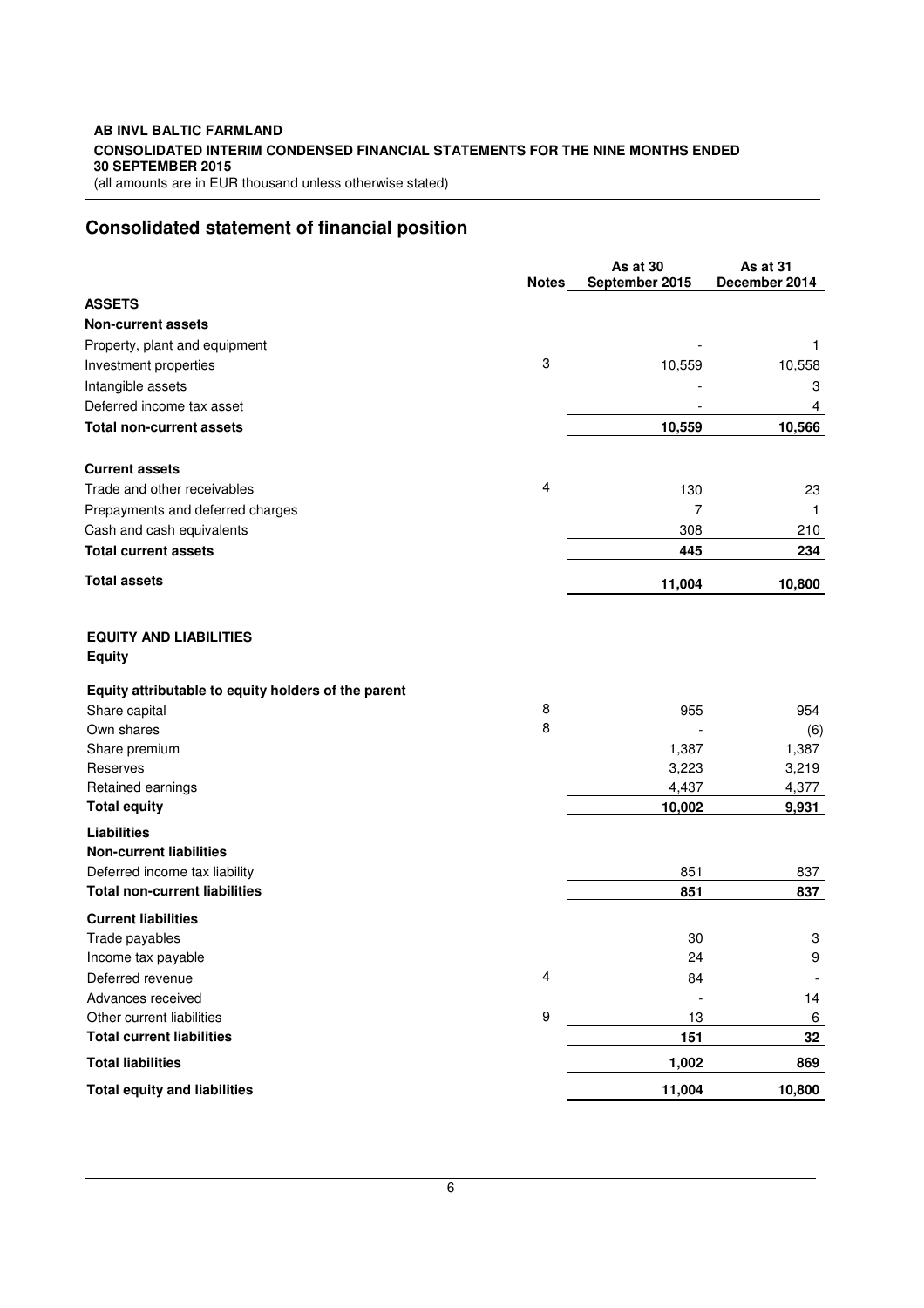# **Consolidated statements of changes in equity**

|                                                                                 |   |                     |            |               | <b>Reserves</b> |                                         |                          |        |
|---------------------------------------------------------------------------------|---|---------------------|------------|---------------|-----------------|-----------------------------------------|--------------------------|--------|
| Group                                                                           |   | Notes Share capital | Own shares | Share premium | Legal reserve   | Reserve of<br>purchase of own<br>shares | <b>Retained earnings</b> | Total  |
| Balance as at 31 December 2014                                                  |   | 954                 | (6)        | 1,387         | 132             | 3,087                                   | 4,377                    | 9,931  |
| Net profit for the 9 months ended 30 September<br>2015                          |   |                     |            |               |                 |                                         | 270                      | 270    |
| Other comprehensive income for the 9 months<br>ended 30 September 2015          |   |                     |            |               |                 |                                         |                          |        |
| Total comprehensive income (loss) for the 9<br>months ended 30 September 2015   |   |                     |            |               |                 |                                         | 270                      | 270    |
| Own shares buy back                                                             | 8 |                     | (2)        |               |                 |                                         |                          | (2)    |
| Decrease of share capital                                                       | 8 |                     | 8          |               |                 | (8)                                     |                          |        |
| The adjustment of the par value of the shares<br>due to conversion to euro      | 8 |                     |            |               |                 |                                         | (1)                      |        |
| Changes in reserves                                                             |   |                     |            |               | 12              |                                         | (12)                     |        |
| Dividends approved                                                              | 5 |                     |            |               |                 |                                         | (197)                    | (197)  |
| Total transactions with owners of the<br>Company, recognised directly in equity |   |                     | (6)        |               | 12              | (8)                                     | (210)                    | (199)  |
| Balance as at 30 September 2015                                                 |   | 955                 |            | 1,387         | 144             | 3,079                                   | 4,437                    | 10,002 |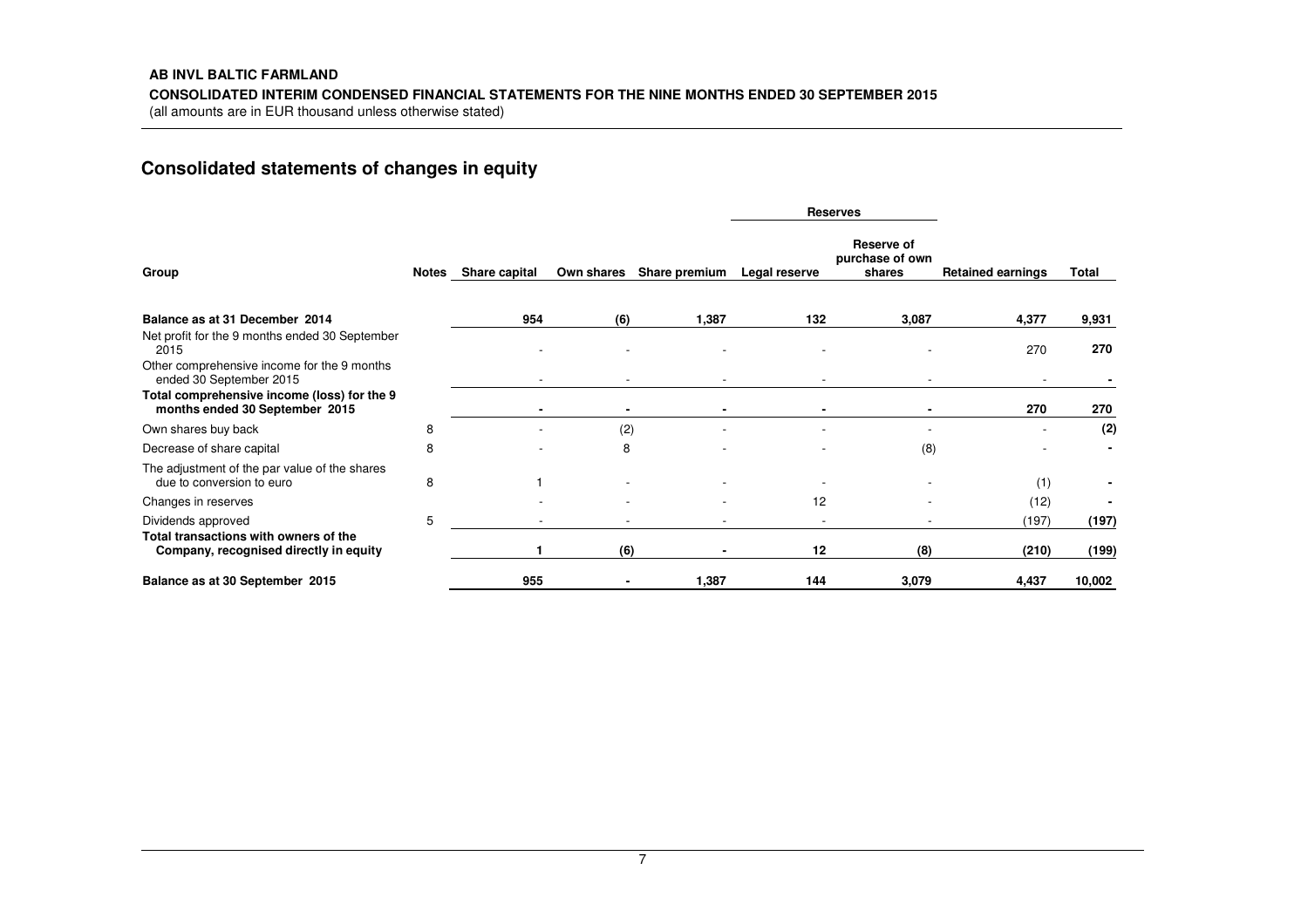# **Consolidated statements of changes in equity (cont'd)**

|                                                                                                                    |   |                     |            |                          | <b>Reserves</b> |                                          |                          |       |
|--------------------------------------------------------------------------------------------------------------------|---|---------------------|------------|--------------------------|-----------------|------------------------------------------|--------------------------|-------|
| Group                                                                                                              |   | Notes Share capital | Own shares | Share premium            | Legal reserve   | Reserve for<br>purchase of own<br>shares | <b>Retained earnings</b> | Total |
| The Group's equity formed on 29 April 2014 under<br>split-off conditions according to predecessor<br>values method |   | 954                 |            | 1,387                    | 132             | 3,087                                    | 4,288                    | 9,848 |
| Own shares buy back                                                                                                | 8 |                     |            | $\overline{\phantom{a}}$ |                 | (6)                                      |                          | (6)   |
| Total transactions with owners of the<br>Company, recognised directly in equity                                    |   | 954                 |            | 1,387<br>$\blacksquare$  | 132             | 3,081                                    | 4,288                    | 9,842 |
| Net profit for the 9 months ended 30 September<br>2014                                                             |   |                     |            | ٠                        |                 |                                          | 56                       | 56    |
| Other comprehensive income for the 9 months<br>ended 30 September 2014                                             |   |                     |            |                          |                 |                                          |                          |       |
| Total comprehensive income for the 9 months<br>ended 30 September 2014                                             |   |                     |            |                          |                 |                                          | 56                       | 56    |
| Balance as at 30 September 2014                                                                                    |   | 954                 |            | 1,387                    | 132             | 3,081                                    | 4,344                    | 9,898 |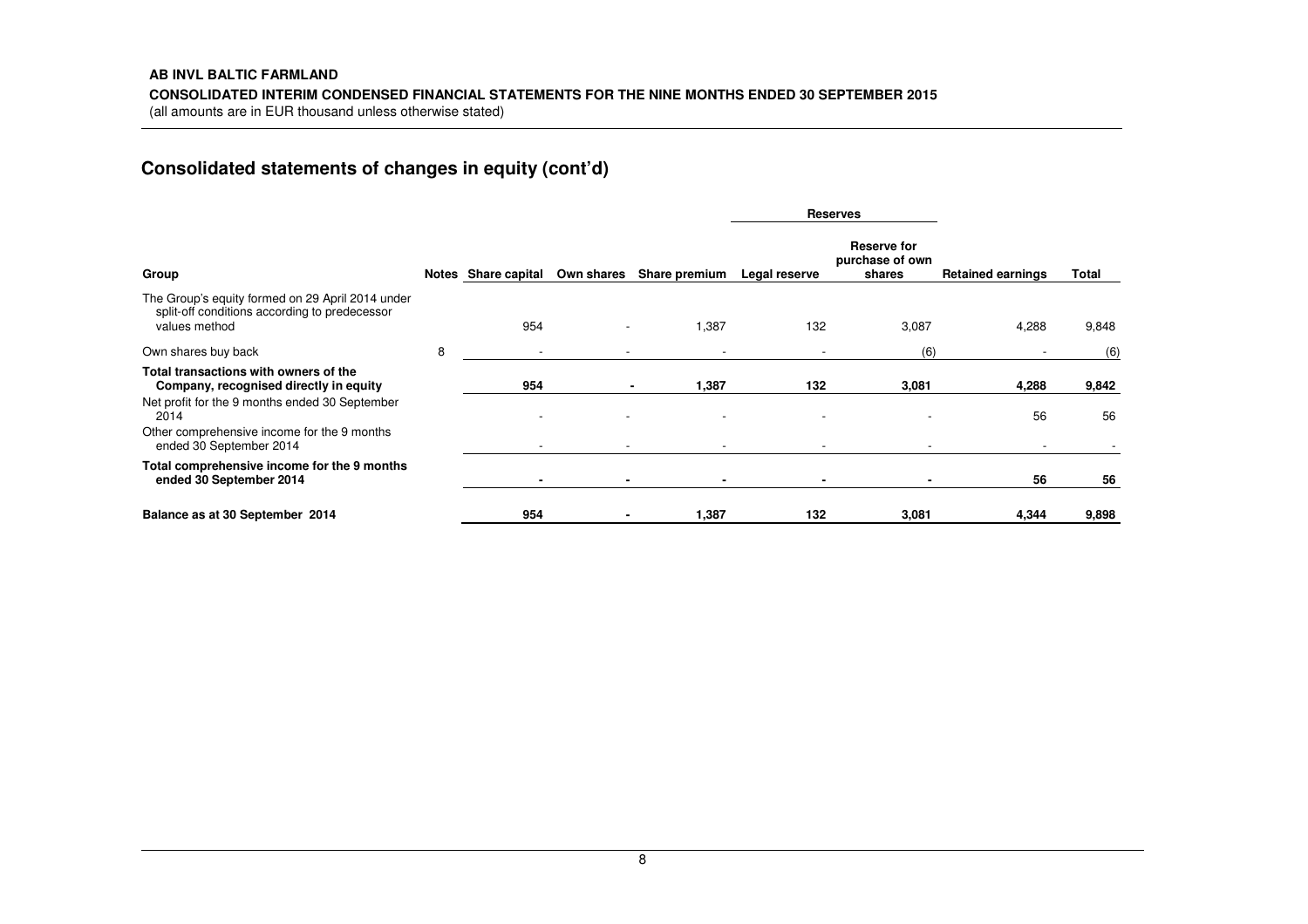### **INTERIM CONSOLIDATED CONDENSED FINANCIAL STATEMENTS FOR THE NINE MONTHS ENDED 30 SEPTEMBER 2015**

(all amounts are in EUR thousand unless otherwise stated)

# **Consolidated statement of cash flows**

|                                                                                               | <b>Notes</b> | Nine months of<br>2015 | Nine months of<br>2014 |
|-----------------------------------------------------------------------------------------------|--------------|------------------------|------------------------|
| Cash flows from (to) operating activities                                                     |              |                        |                        |
| Net profit (loss) for the period                                                              |              | 270                    | 56                     |
| Adjustments for non-cash items and non-operating activities:<br>Depreciation and amortization |              | 2                      | 1                      |
| Interest (income)                                                                             |              |                        |                        |
| Interest expenses                                                                             |              |                        |                        |
| Deferred taxes                                                                                | 6            | 18                     | 7                      |
| Current income tax expenses                                                                   | 6            | 24                     | 6                      |
| Allowances                                                                                    | 4            | (26)                   | 17                     |
| Changes in working capital:                                                                   |              |                        |                        |
| Decrease (increase) in trade and other receivables                                            |              | (10)                   | (45)                   |
| Decrease (increase) in other current assets                                                   |              | (6)                    | 1                      |
| (Decrease) increase in trade payables                                                         |              | 22                     | (5)                    |
| (Decrease) increase in other current liabilities                                              |              | 5                      | 1                      |
| Cash flows (to) from operating activities                                                     |              | 299                    | 39                     |
| Income tax (paid)                                                                             |              | (9)                    | (2)                    |
| Net cash flows (to) from operating activities                                                 |              | 290                    | 37                     |
| Cash flows from (to) investing activities                                                     |              |                        |                        |
| Proceeds from sale of non-current assets (except for investment properties)                   |              | 2                      |                        |
| Acquisition of investment properties                                                          |              | (1)                    |                        |
| Repayment of granted loans                                                                    |              |                        | 480                    |
| Net cash flows (to) investing activities                                                      |              | 1                      | 480                    |
| Cash flows from (to) financing activities                                                     |              |                        |                        |
| Cash flows related to Group owners                                                            |              |                        | 284                    |
| Cash received according to split-off terms<br>Acquisition of own shares                       | 8            | (2)                    |                        |
| Dividends paid to equity holders of the parent                                                |              | (191)                  |                        |
|                                                                                               |              | (193)                  | 284                    |
| Cash flows related to other sources of financing                                              |              |                        |                        |
| Repayment of loans                                                                            |              |                        | (657)                  |
| Interest paid                                                                                 |              |                        |                        |
|                                                                                               |              |                        | (657)                  |
| Net cash flows (to) from financial activities                                                 |              | (193)                  | (373)                  |
| Net (decrease) increase in cash and cash equivalents                                          |              | 98                     | 144                    |
| Cash and cash equivalents at the beginning of the period                                      |              | 210                    | ٠                      |
| Cash and cash equivalents at the end of the period                                            |              | 308                    | 144                    |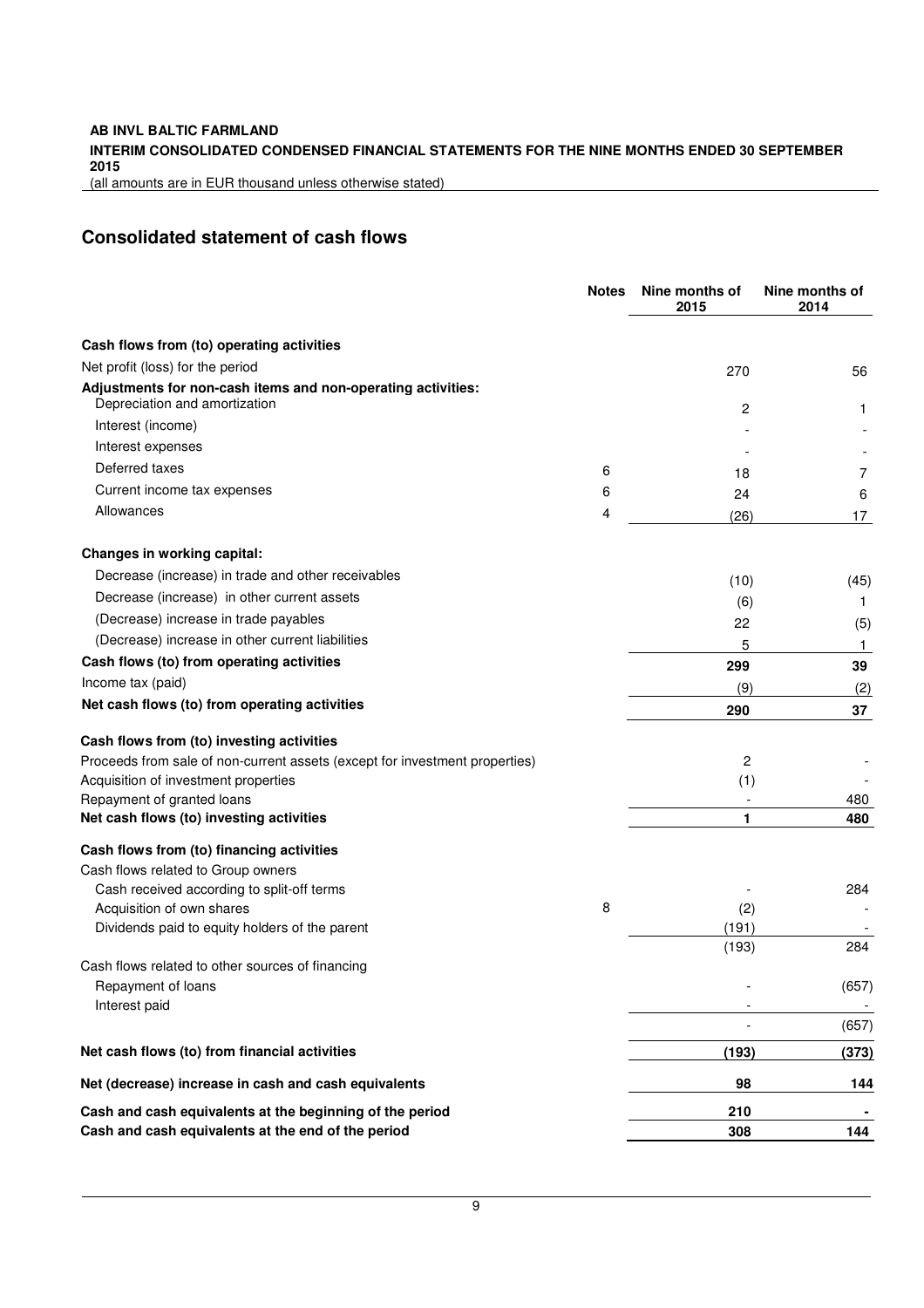# **AB INVL BALTIC FARMLAND INTERIM CONSOLIDATED CONDENSED FINANCIAL STATEMENTS FOR THE NINE MONTHS ENDED 30 SEPTEMBER 2015**

(all amounts are in EUR thousand unless otherwise stated)

# **Notes to the interim condensed financial statements**

#### **1 General information**

AB INVL Baltic Farmland (hereinafter the Company) is a joint stock company registered in the Republic of Lithuania. It was established on 29 April 2014, following the split-off of 14.45% assets, equity and liabilities from AB Invalda INVL (code 121304349). Entities, which business is investment into agricultural land and its rent, were transferred to the Company (hereinafter split-off). The address of the office is as follows:

Šeimyniškių str. 1A, Vilnius, Lithuania.

Because the Company is established on 29 April 2014, the comparative figures for nine months of 2014 covers period starting from 29 April 2014 and ending on 30 September 2014.

The Company manages shares of entities investing into agricultural land. Now the Company has 100% in 18 companies owning more than 3 thousand hectares of agricultural land in Lithuania (detailed list of subsidiaries is presented below), that is rented to farmers and agricultural companies. The Company focuses on growth of quality of owned land and environmental sustainability. The Group is operated in one segment – agricultural land segment.

Investments into agricultural land are classified as long term and are recommended for investors who are satisfied with the return on rent and possible income from increase of agricultural land prices. Since prices of agricultural products are determined in the world markets, this investment allow to participate in the world food supply chain.

The Company's share capital is divided into 3,291,549 ordinary registered shares with the nominal value of EUR 0.29 each. All the shares of the Company were fully paid. Subsidiaries did not hold any shares of the Company. As at 30 September 2015 the shareholders of the Company were (by votes)\*:

|                           | <b>Number of votes</b> |            |  |
|---------------------------|------------------------|------------|--|
|                           | held                   | Percentage |  |
| UAB LJB Investments       | 1.002.724              | 30.46      |  |
| Mrs. Irena Ona Mišeikiene | 952.072                | 28.92      |  |
| UAB Lucrum Investicija    | 743.546                | 22.59      |  |
| Mr. Alvydas Banys         | 252,875                | 7.69       |  |
| Ms. Indrė Mišeikytė       | 65,758                 | 2.00       |  |
| Other minor shareholders  | 274,574                | 8.34       |  |
| Total                     | 3,291,549              | 100.00%    |  |

Some shareholders have sold part of their shares under repo agreement (so did not hold the legal ownership title of shares), but they retained the voting rights of transferred shares.

The Company's shares are traded on the Baltic Secondary List of NASDAQ Vilnius from 4 June 2014.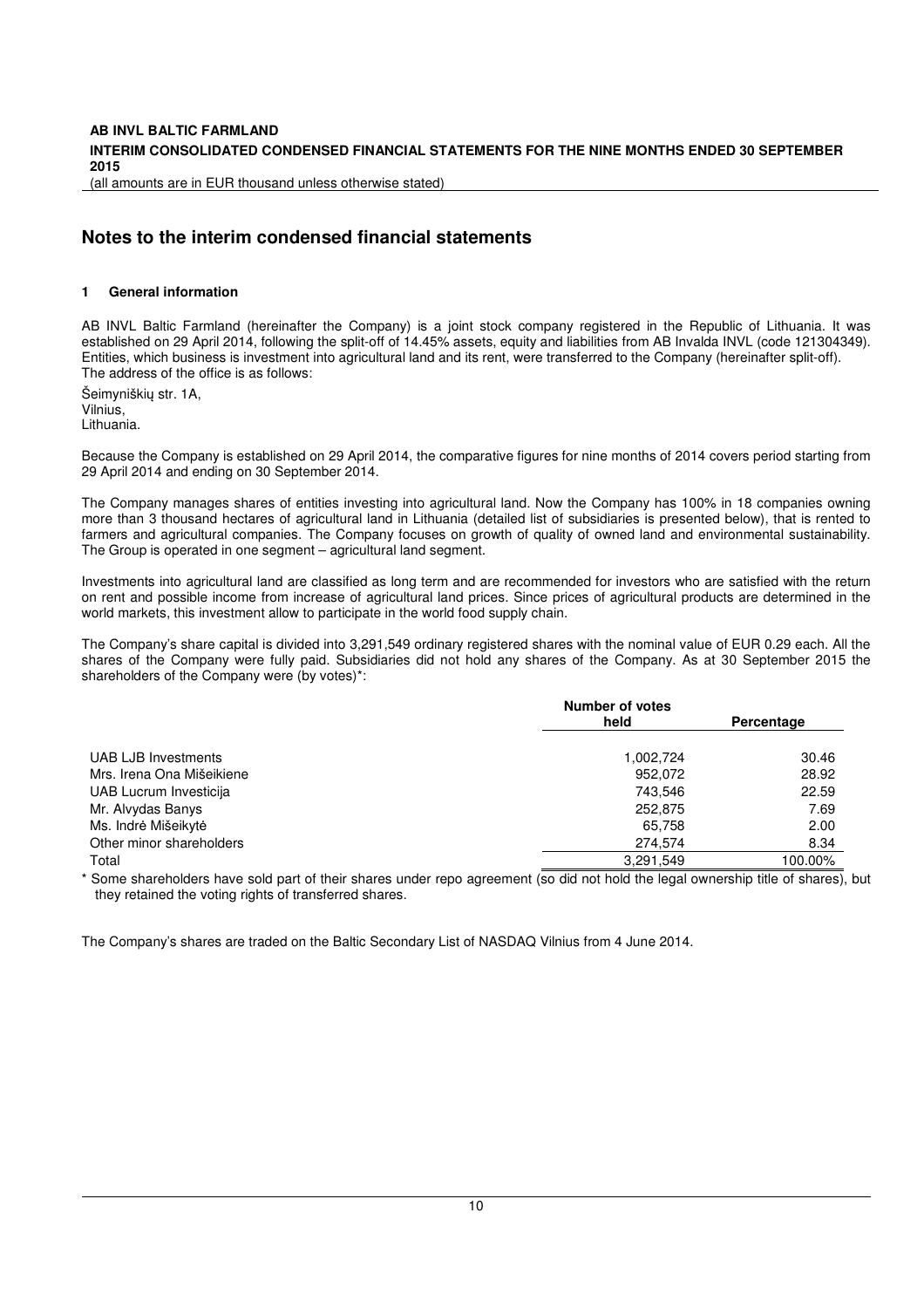#### **INTERIM CONSOLIDATED CONDENSED FINANCIAL STATEMENTS FOR THE NINE MONTHS ENDED 30 SEPTEMBER 2015**

(all amounts are in EUR thousand unless otherwise stated)

#### **2 Accounting policies**

#### **Basis of preparation**

The interim condensed financial statements for the 9 months ended 30 September 2015 have been prepared in accordance with IAS 34 Interim Financial Reporting.

The interim condensed financial statements do not include all the information and disclosures required in the annual financial statements, and should be read in conjunction with the Group's annual financial statements as at 31 December 2014.

From 1 January 2015 euro is the Company's and the Group's functional and presentation currency. The financial statements are presented in thousands of euro (EUR) and all values are rounded to the nearest thousand except when otherwise indicated. The previous year comparison information recalculated using the official litas to euro conversion ratio: 1 euro = 3.4528 litas.

#### **Significant accounting policies**

The accounting policies adopted in the preparation of the interim condensed financial statements are consistent with those followed in the preparation of the Group's and Company's annual financial statements for the year ended 31 December 2014, except adoption of new Standards and Interpretations as of 1 January 2015, noted below.

#### IFRIC 21 Levies

The interpretation clarifies the accounting for an obligation to pay a levy that is not income tax. The obligating event that gives rise to a liability is the event identified by the legislation that triggers the obligation to pay the levy. The fact that an entity is economically compelled to continue operating in a future period, or prepares its financial statements under the going concern assumption, does not create an obligation. The same recognition principles apply in interim and annual financial statements. The application of the interpretation to liabilities arising from emissions trading schemes is optional. The Group is not currently subjected to significant levies so the impact on the Group is not material.

#### Annual Improvements to IFRSs 2013

The improvements consist of changes to four standards.

- − The basis for conclusions on IFRS 1 is amended to clarify that, where a new version of a standard is not yet mandatory but is available for early adoption; a first-time adopter can use either the old or the new version, provided the same standard is applied in all periods presented.
- − IFRS 3 was amended to clarify that it does not apply to the accounting for the formation of any joint arrangement under IFRS 11. The amendment also clarifies that the scope exemption only applies in the financial statements of the joint arrangement itself.
- − The amendment of IFRS 13 clarifies that the portfolio exception in IFRS 13, which allows an entity to measure the fair value of a group of financial assets and financial liabilities on a net basis, applies to all contracts (including contracts to buy or sell nonfinancial items) that are within the scope of IAS 39 or IFRS 9.
- − IAS 40 was amended to clarify that IAS 40 and IFRS 3 are not mutually exclusive. The guidance in IAS 40 assists preparers to distinguish between investment property and owner-occupied property. Preparers also need to refer to the guidance in IFRS 3 to determine whether the acquisition of an investment property is a business combination.

The amendments had no impact on the Group's financial statements for the 9 months ended 30 September 2015.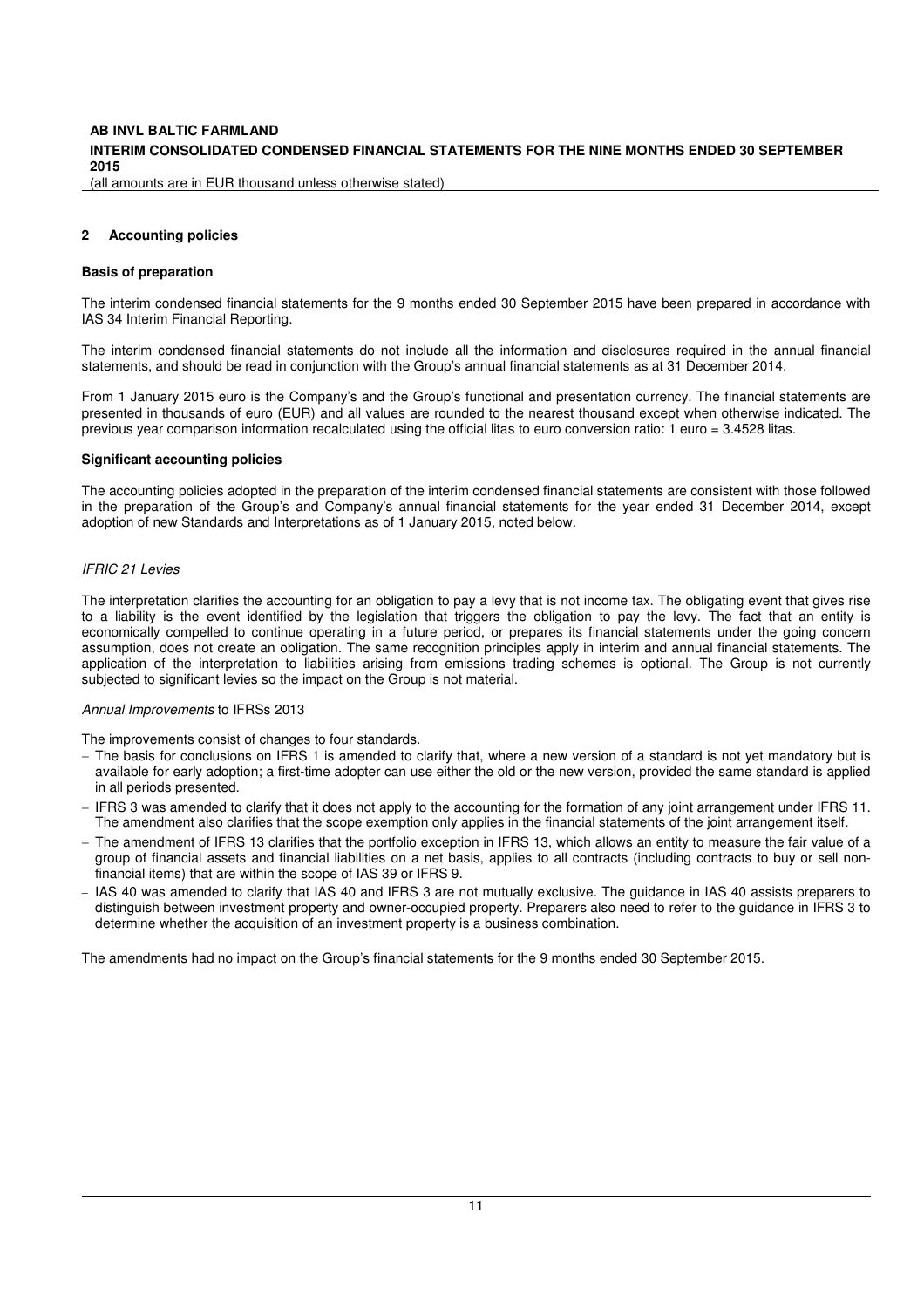#### **INTERIM CONSOLIDATED CONDENSED FINANCIAL STATEMENTS FOR THE NINE MONTHS ENDED 30 SEPTEMBER 2015**

(all amounts are in EUR thousand unless otherwise stated)

#### **3 Investment properties**

During nine months of 2015 the Group has not acquired, nor sold investment properties, except it has paid EUR 1 thousand for the increase of land area after the cadastral measurements. Investment properties are stated at fair value and are valued by accredited valuer UAB korporacija Matininkai using sales comparison method. The valuation was performed in July 2014. There were no significant changes in the market from August 2014 that could have an effect on the value of those investment properties, therefore the updated valuation was not performed as at 30 September 2015.

On 1 May 2014 changes to the Agricultural Land Acquisition temporary law entered into force, providing restrictions of the purchase of agricultural land (including restriction of purchase of shares in the legal entity owning agricultural land). These restrictions mean that the Group cannot purchase additional agricultural land and/or acquire shares in entities owning agricultural land. As a result of restrictions the land sale market in Lithuania became less liquid.

There were no other restrictions on the realisation of investment properties or the remittance of income and proceeds of disposals during nine months of 2015. No contractual obligations to purchase investment properties existed at the end of the period.

#### **4 Trade and other receivables**

|                                                          | As at 30 September 2015 As at 31 December 2014 |                |
|----------------------------------------------------------|------------------------------------------------|----------------|
| Trade receivables, gross                                 | 153                                            | 106            |
| Accrued revenue                                          | 12                                             |                |
| Taxes receivable, gross                                  | 26                                             | $\overline{4}$ |
| Less: allowance for doubtful trade and other receivables | (61)                                           | (87)           |
|                                                          | 130                                            | 23             |

Changes in allowance for doubtful trade and other receivables for the nine months of 2015 and 2014 have been included within 'Allowance for (reversal of) impairment of trade receivables' in the statement of comprehensive income.

In the caption of statement of financial position 'Deferred revenue' is recognised current year's invoiced rental income, net of on a straight line basis recognised rental income for nine months of 2015 (EUR 84 thousand). This amount would be recognised as rental income during  $4<sup>th</sup>$  Quarter of current year.

As at 30 September 2015 and 31 December 2014 the Group's trade and other receivables with nominal value of EUR 63 thousand and 94 thousand were impaired, respectively. The net amount of EUR 2 thousand is presented in the statement of financial position of the Group as at 30 September 2015 (31 December 2014 – EUR 7 thousand).

Movements in the allowance for accounts receivable of the Group (assessed individually) were as follows:

|                                              | Individually impaired |
|----------------------------------------------|-----------------------|
|                                              | Group                 |
| Balance as at 31 December 2014               | 87                    |
| Charge for the year                          |                       |
| Write-offs charged against the allowance     |                       |
| Recoveries of amounts previously written-off | (26)                  |
| Balance as at 30 September 2015              | 61                    |
|                                              |                       |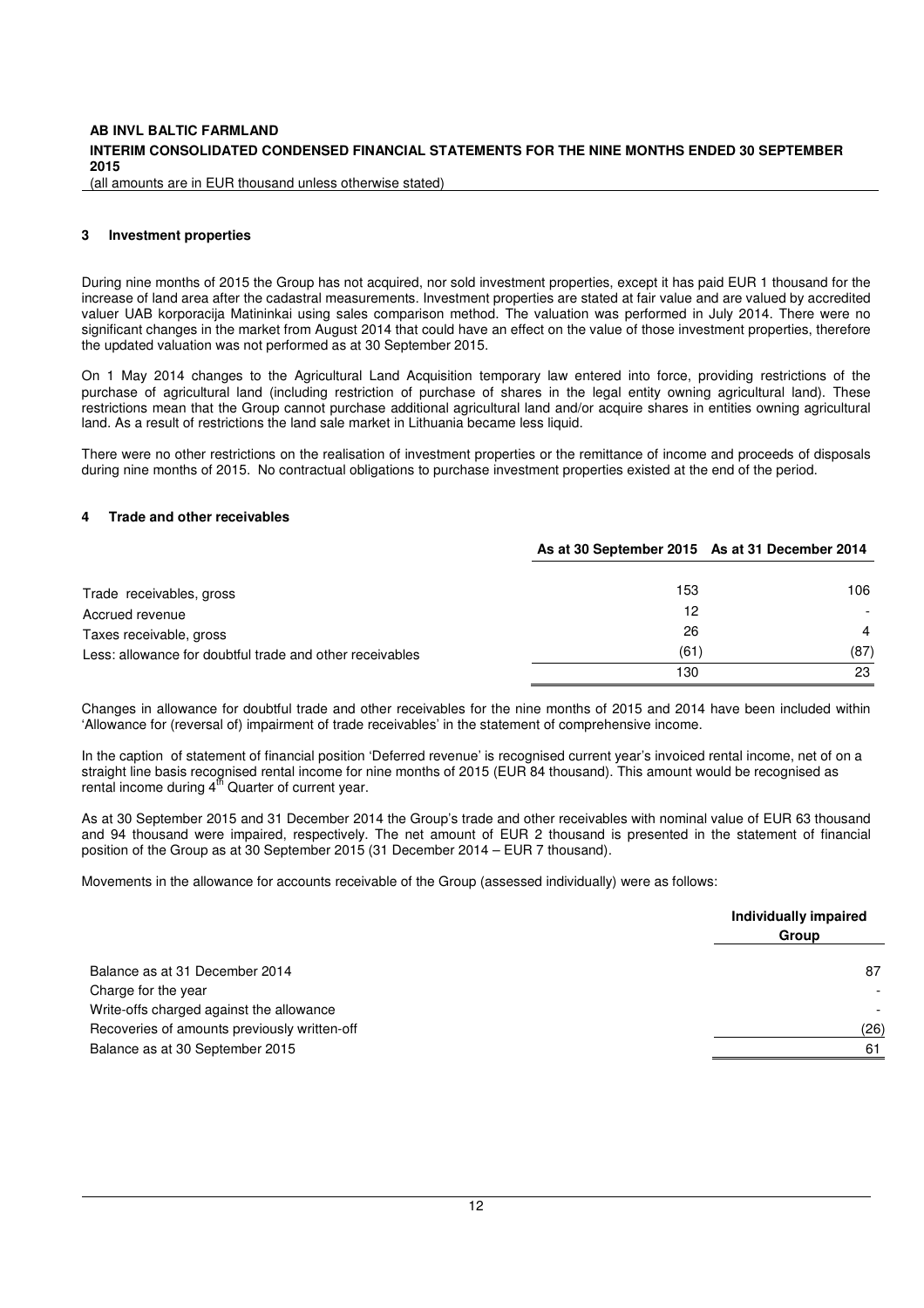#### **INTERIM CONSOLIDATED CONDENSED FINANCIAL STATEMENTS FOR THE NINE MONTHS ENDED 30 SEPTEMBER 2015**

(all amounts are in EUR thousand unless otherwise stated)

#### **4 Trade and other receivables (cont'd)**

The ageing analysis of trade and other receivables of the Group are as follows:

|                         |                                                    | Trade receivables past due but not impaired |                   |                    |                       |       |  |
|-------------------------|----------------------------------------------------|---------------------------------------------|-------------------|--------------------|-----------------------|-------|--|
|                         | Trade receivables neither past<br>due nor impaired | Less than<br>30 days                        | $30 - 90$<br>davs | $90 - 180$<br>davs | More than<br>180 days | Total |  |
| As at 30 September 2015 | 13                                                 |                                             | 3                 |                    | 72                    | 90    |  |
| As at 31 December 2014  | $\overline{\phantom{a}}$                           |                                             |                   |                    | 10                    | 12    |  |

#### **5 Dividends**

A dividend in respect of the year ended 31 December 2014 of EUR 0.06 per share, amounting to a total dividend of EUR 197 thousand, was approved at the annual general meeting on 24 March 2015.

#### **6 Income tax**

|                                                       | Nine months of<br>2015 | Nine Months of<br>2014 |  |
|-------------------------------------------------------|------------------------|------------------------|--|
| Components of the income tax expenses                 |                        |                        |  |
| Current year income tax                               | (24)                   | (6)                    |  |
| Deferred income tax expenses                          | 18)                    | 7١                     |  |
| Income tax expenses charged to profit or loss – total | (42)                   | (13)                   |  |

#### **7 Earnings per share**

Basic earnings per share amounts are calculated by dividing net profit for the year attributable to ordinary equity holders of the parent by the weighted average number of ordinary shares outstanding during the year.

The weighted average number of shares for the three months ended 30 September 2015:

| Calculation of weighted average for the three<br>months ended 30 September 2015 | Number of shares<br>(thousand) | Par value<br>(EUR) | (days)  | Issued/273 Weighted average<br>(thousand) |
|---------------------------------------------------------------------------------|--------------------------------|--------------------|---------|-------------------------------------------|
| Shares issued as at 31 December 2014                                            | 3.292                          | 0.29               | 273/273 | 3.292                                     |
| Acquired own shares as at 2 March 2015                                          |                                | 0.29               | 212/273 | (1)                                       |
| Shares issued as at 30 September 2015                                           | 3.291                          | 0.29               |         | 3,291                                     |

The following table reflects the income and share data used in the basic earnings per share computations:

|                                                                                    | Nine months of<br>2015 | Nine months of<br>2014 |
|------------------------------------------------------------------------------------|------------------------|------------------------|
| Net profit (loss), attributable to the equity holders of the parent (EUR thousand) | 270                    | 56                     |
| Weighted average number of ordinary shares (thousand)                              | 3.291                  | 3.294                  |
| Basic earnings (deficit) per share (EUR)                                           | 0.08                   | 0.02                   |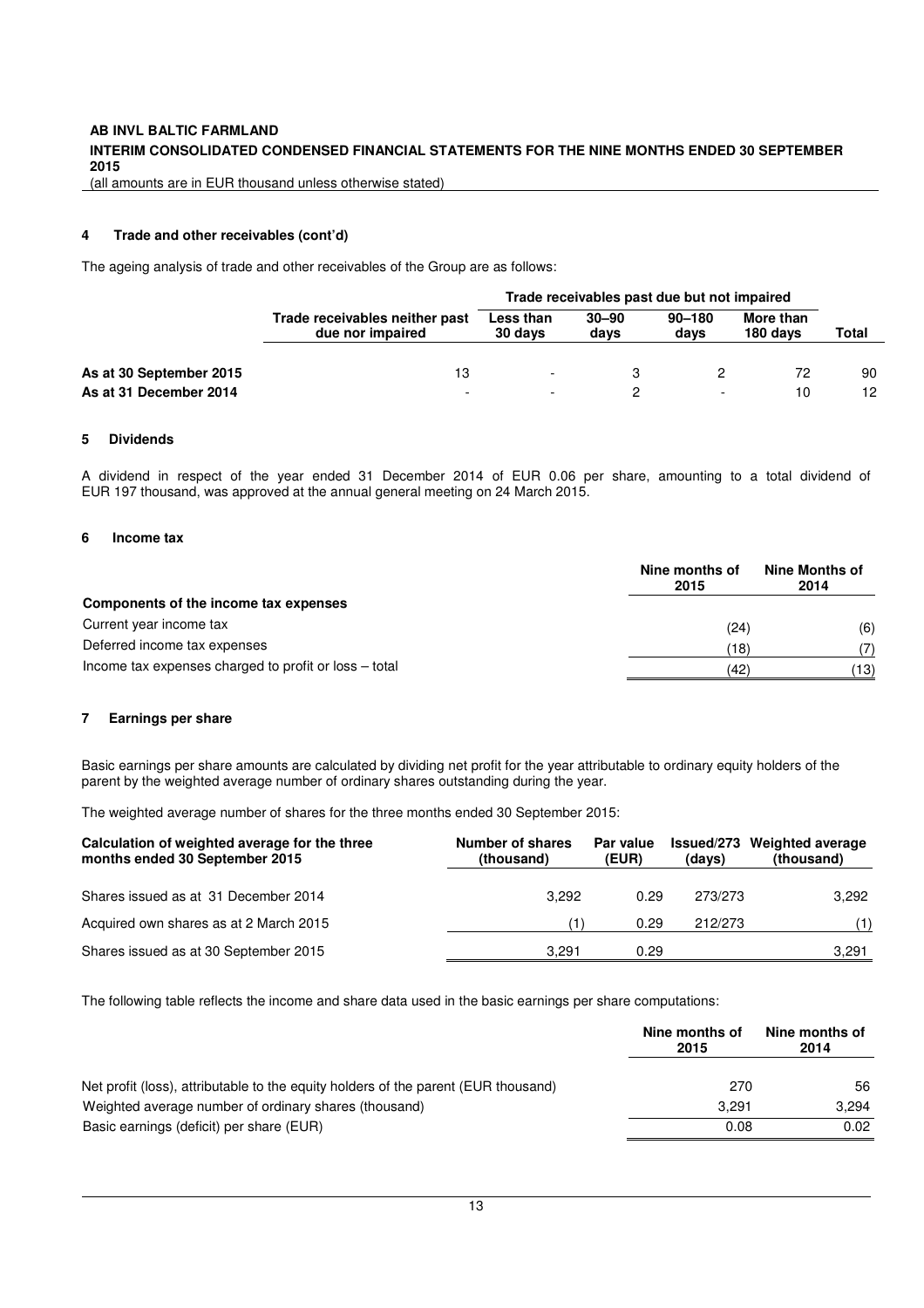#### **INTERIM CONSOLIDATED CONDENSED FINANCIAL STATEMENTS FOR THE NINE MONTHS ENDED 30 SEPTEMBER 2015**

(all amounts are in EUR thousand unless otherwise stated)

#### **8 Acquisition of own shares, changes in share capital**

From 29 January 2015 until 26 February 2015 the Company implemented share buy-back through the tender offer market. Maximum number of shares to be acquired was 16,471. Share acquisition price established at EUR 2.86 per share. During buyback 710 shares (0.02% of share capital) were acquired for EUR 2 thousand, including brokerage fees. The acquired shares were settled on 2 March 2015. Acquired own shares do not have voting rights.

According to the decision of shareholders 2,660 acquired own shares were cancelled, and the reserve for the acquisition of own shares was decreased by EUR 8 thousand. Also the par value of shares was changed from LTL 1 to EUR 0.29. The changes in share capital were registered in the Register of Legal entities on 5 June 2015. From 5 June 2015 the total authorised number of ordinary shares is 3,291,549 with the par value of EUR 0.29 per share, the Company's authorized share capital is equal to EUR 954,549.21.

From 14 August 2014 until 30 September 2014 the share buy-back was implemented. Maximum number of shares to be acquired was 16,471. Share acquisition price established at EUR 2.86 per share. The shareholders had offered to the Company 1,950 shares. A liability of EUR 6 thousand for the value of own shares purchase amount, including brokerage fees, was recognised in the statements of financial position of the Group, correspondingly decreasing the reserve of purchase of own shares. The acquired shares were settled on 3 October 2014. Acquired own shares do not have voting rights.

#### **9 Other current liabilities**

|                                 | As at 30 September |                        |  |
|---------------------------------|--------------------|------------------------|--|
|                                 | 2015               | As at 31 December 2014 |  |
| Employee benefits               |                    |                        |  |
| Dividends payables              |                    |                        |  |
| Taxes payables                  | Λ                  |                        |  |
| Other                           | ົ                  | ൳                      |  |
| Total other current liabilities | 13                 |                        |  |

#### **10 Signing of the land plot administration agreement**

The Group has signed land plot administration agreement with UAB INVL Farmland Management on 30 June 2015. UAB INVL Farmland Management, is a company owned by AB Invalda INVL. The agreement was valid from 1 July 2015. According to the agreement management fees paid to UAB INVL Farmland Management will be 7% of annual rent revenues and 0,5% market capitalization of AB INVL Baltic Farmland. Success fee is also set and it consists of 20 percent from the share of the return exceeding the pre-determined annual return of 5 percent plus inflation. In the case of bad debts exceeding 5 percent of revenue surplus shall be fully compensated by UAB INVL Farmland Management. In 3<sup>rd</sup> Quarter of 2015 the Group has recognised administration expenses of EUR 20 thousand in the caption "Direct property operating expenses" in the statement of comprehensive income.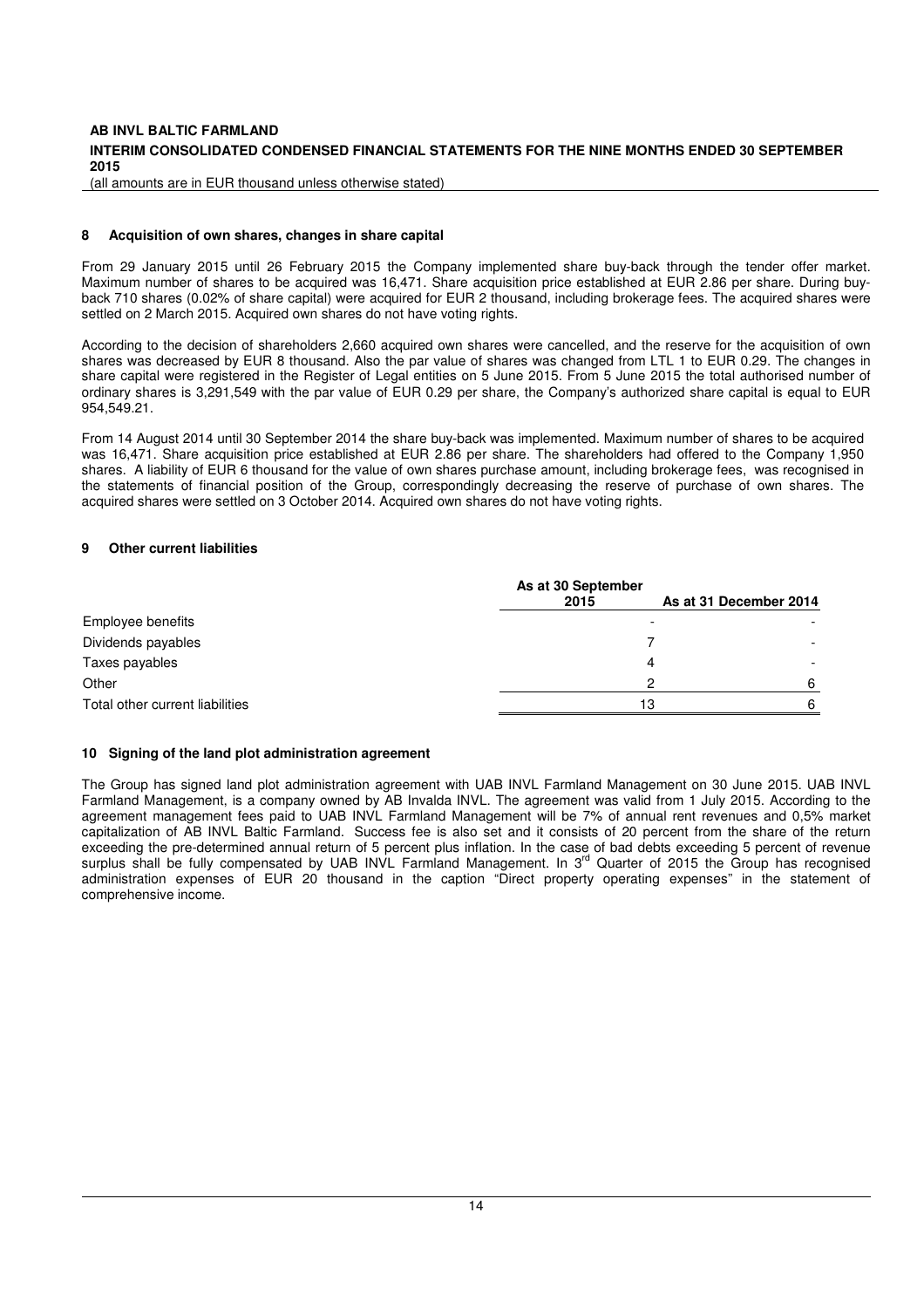#### **INTERIM CONSOLIDATED CONDENSED FINANCIAL STATEMENTS FOR THE NINE MONTHS ENDED 30 SEPTEMBER 2015**

(all amounts are in EUR thousand unless otherwise stated)

#### **11 Related party transactions**

The related parties of the Group were the shareholders of the Company (note 1), key management personnel, including companies under control or joint control of key management and shareholders having significant influence, the entities of the group of AB Invalda INVL and entities of other groups, which were split-off from AB Invalda INVL. The Group was established after the split-off from Invalda INVL.

Interest income and expenses are presented in the 'sales' and 'purchases' columns, respectively.

The Group's transactions with related parties during nine months of 2015 and related quarter-end balances were as follows:

| Nine months of 2015<br>Group                                                   | Sales to related<br>parties | <b>Purchases from</b><br>related parties | related parties | Receivables from Payables to related<br>parties |
|--------------------------------------------------------------------------------|-----------------------------|------------------------------------------|-----------------|-------------------------------------------------|
| AB Invalda INVL (accounting services)<br>UAB INVL Farmland Management (sale of |                             | 12                                       |                 |                                                 |
| assets)                                                                        |                             |                                          |                 |                                                 |
| UAB INVL Farmland Management                                                   |                             |                                          |                 |                                                 |
| (administration fees)                                                          |                             | 20                                       |                 | 24                                              |
| AB FMJ Finasta (services to issuer)                                            |                             | 2                                        |                 |                                                 |
|                                                                                |                             | 34                                       |                 | 24                                              |
| Liabilities to shareholders and management<br>(dividends, net of tax)          |                             |                                          |                 | 6                                               |

To the Board members, which are shareholders of the Company, were paid EUR 16 thousand of dividends, net of tax. To the entities, which are controlled by the Board members, were paid EUR 105 thousand of dividends, net of tax.

The Group's transactions with related parties during nine months of 2014 and related quarter-end balances were as follows:

| Nine months of 2014<br>Group               | Sales to related<br>parties | <b>Purchases from</b><br>related parties | related parties | Receivables from Payables to related<br>parties |
|--------------------------------------------|-----------------------------|------------------------------------------|-----------------|-------------------------------------------------|
| AB Invalda INVL (accounting services)      |                             |                                          |                 |                                                 |
|                                            |                             |                                          |                 |                                                 |
| Liabilities to shareholders and management |                             |                                          |                 |                                                 |

#### **12 Material events of the Issuer from the beginning of the reporting period and since the date of the publish of the financial statements**

- On 27 January 2015 AB INVL Baltic Farmland announced preliminary unaudited results for 12 months ended 31 December 2014. Unaudited consolidated net profit as well as consolidated net profit attributable to shareholders of AB INVL Baltic Farmland amounted to EUR 90.7 thousand (LTL 313 thousand) for the period of 12 months ended 31 December 2014.
- On 27 January 2015 AB INVL Baltic Farmland announced an acquisition of own ordinary registered LTL 1 (one) nominal value shares. The acquisition was implemented through the market of official offer of NASDAQ Vilnius stock exchange. Share acquisition started on 29 January 2015. Share acquisition ended on 26 February 2015. Max number of shares to be acquired: 16,471. Share acquisition price: EUR 2.86 per share.
- On 26 February 2015 AB INVL Baltic Farmland announced it would buy-back 0.02% shares. AB INVL Baltic Farmland finished implementation of the share buy-back procedure. The company will acquire 0.02 % of own shares for the total amount of EUR 2.03 thousand without brokerage fees. AB INVL Baltic Farmland could purchase up to 16,471 shares. During the share buy-back procedure 710 units of shares were tendered. Every shareholder sold 100 % of offered shares for the price of EUR 2.86 per share.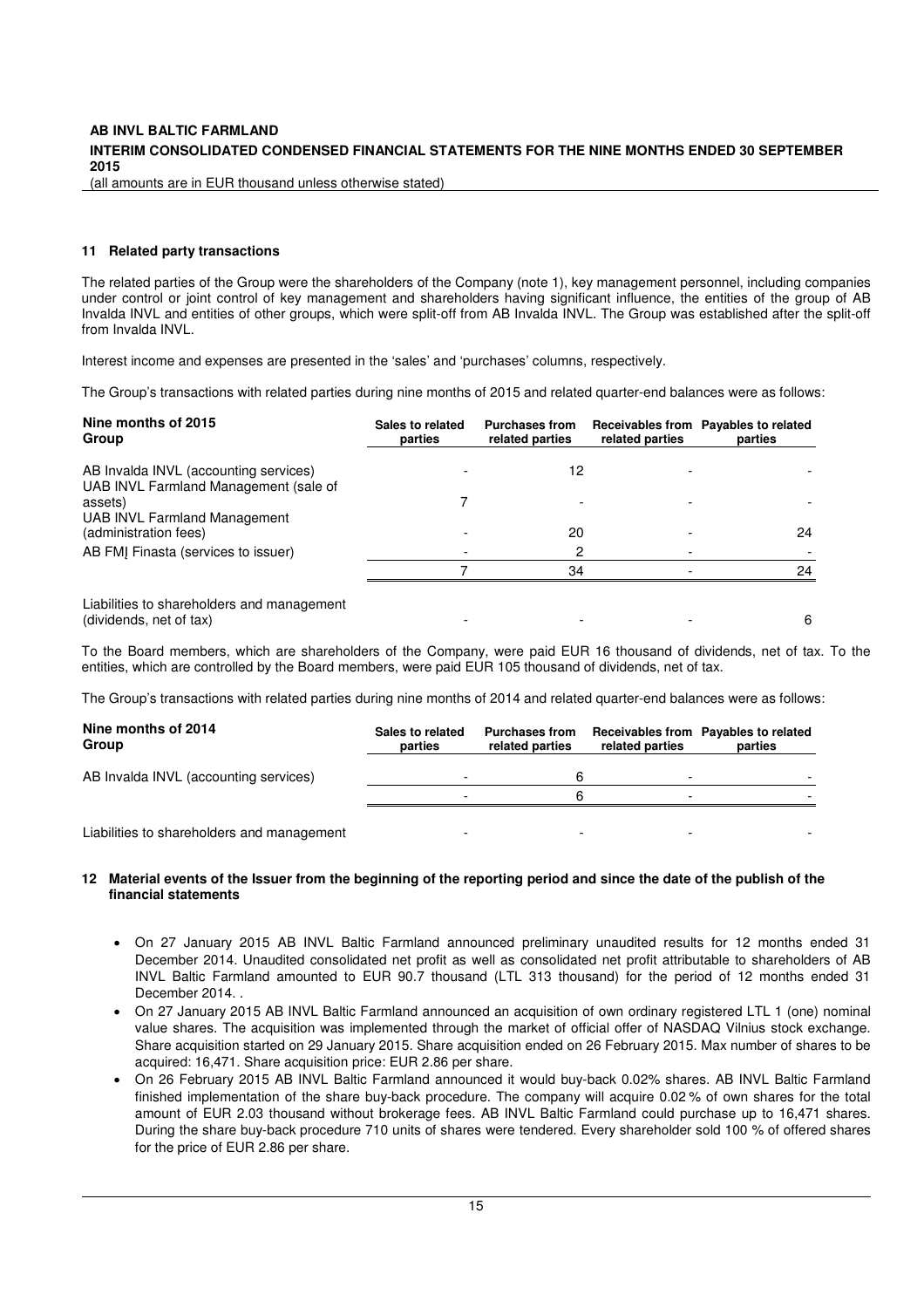#### **INTERIM CONSOLIDATED CONDENSED FINANCIAL STATEMENTS FOR THE NINE MONTHS ENDED 30 SEPTEMBER 2015**

(all amounts are in EUR thousand unless otherwise stated)

#### **12 Material events of the Issuer from the beginning of the reporting period and since the date of the publish of the financial statements (cont'd)**

- On 27 February 2015 AB INVL Baltic Farmland announced the audited results of AB INVL Baltic Farmland group for the year ended 31 December 2014. Audited consolidated net profit as well as consolidated net profit attributable to shareholders of AB INVL Baltic Farmland amounted to EUR 89.5 thousand (LTL 309 thousand) of 2014. The profit covers the financial period of the company, starting from the company's establishment date 29 April 2014 and ending on 31 December 2014.
- On 27 February 2015 AB INVL Baltic Farmland announced the results of AB INVL Baltic Farmland for 12 months ended 31 December 2014. Consolidated net profit as well as consolidated net profit attributable to shareholders of AB INVL Baltic Farmland amounted to EUR 89.5 thousand (LTL 309 thousand) at the end of 2014. The profit covers the financial period of the company, starting from the company's establishment date 29 April 2014 and ending on 31 December 2014.
- On 27 February 2015 AB INVL Baltic Farmland announced, that the Board of AB INVL Baltic Farmland a company investing into agricultural land, approved its activity forecasts for 2015. Consolidated revenues of AB INVL Baltic Farmland are forecasted at EUR 450 thousand and net profit should amount to EUR 260 thousand.
- On 2 March 2015 AB INVL Baltic Farmland informed about the amount of voting rights in AB INVL Baltic Farmland. AB INVL Baltic Farmland settled for treasury shares and acquired 710 units of shares (0.02 % of share capital) for the amount of EUR 2.03 thousand (without brokerage fee), during the share buy-back procedure, which took place from 29 January till 26 February 2015. The company paid EUR 2.86 for one share.
- On 24 March 2015 AB INVL Baltic Farmland announced the decisions of the General Shareholders Meeting of AB INVL Baltic Farmland. Shareholders of the public joint-stock company AB INVL Baltic Farmland were presented with the consolidated annual report of AB INVL Baltic Farmland and the independent auditor's report on the financial statements of AB INVL Baltic Farmland. The consolidated and company's financial statements for 2014 of the public joint-stock company AB INVL Baltic Farmland, the New Wording of the public joint-stock company AB INVL Baltic Farmland Articles of Association and the dividend payment policy were approved. The profit of the public joint-stock company AB INVL Baltic Farmland was distributed. It was decided to cancel owned 2,660 ordinary registered shares of the joint-stock company AB INVL Baltic Farmland, to decrease authorised capital of the joint-stock company AB INVL Baltic Farmland from LTL 3,294,209 to LTL 3,291,549. Also, the par value of one AB INVL Baltic Farmland share was been changed from LTL 1 to EUR 0.29 cents and the share capital was accordingly be reduced to EUR 954,549.21. An agreement with private limited company UAB INVL Farmland Management was approved. The agreement states transfer the administration of assets owned by subsidiaries of AB INVL Baltic Farmland to UAB INVL Farmland Management. Information about convened General Shareholders Meeting was published on 27 February 2015.
- On 24 March 2015 it was announced the annual information of the public joint stock company AB INVL Baltic Farmland. We hereby announce the annual information (consolidated and Company's financial statements, consolidated annual report) and the confirmation of responsible persons of AB INVL Baltic Farmland for the year 2014.
- On 21 April 2015 AB INVL Baltic Farmland informed on the procedure for the pay out of dividends for the year 2014. The General Shareholders Meeting of AB INVL Baltic Farmland decided to allocate EUR 0.06 dividend per share. Dividends will be paid to the shareholders who at the end of the tenth business day following the day of the General Shareholders Meeting that adopted a decision on dividend payment, i.e. on 8 April 2015 were shareholders of AB INVL Baltic Farmland.
- On 28 April 2015 the Company announced that an unaudited consolidated net profit as well as consolidated net profit attributable to shareholders of AB INVL Baltic Farmland for 3 months ended 31 March 2015 amounted to EUR 116 thousand.
- On 5 June 2015 The public joint-stock company INVL Baltic Farmland announced that according to the resolution of the General Shareholders Meeting held on 24 March 2015, the Company registered the reduced authorized capital from EUR 955 320.61 to EUR 954 549.21 and the new wording of the Articles of Association.
- On 30 June 2015 by the decision of the Board of AB INVL Baltic Farmland of 29 June 2015, Egle Surpliene is elected to the position of CEO of AB INVL Baltic Farmland from 30 June. She is replacing Darius Sulnis who has submitted a notice of resignation from CEO position.
- On 30 June 2015 AB INVL Baltic Farmland and group companies made land plot administration agreement with AB INVL Farmland Management.
- On 21 July 2015 the company announced the amended investors calendar of the company for 2015: 27 January 2015 preliminary result for 12 months of 2014; 27 February 2015 Interim information for 12 months of 2014; 28 April 2015 Interim information for 3 months of 2015; 21 July 2015 Interim information for 6 months of 2015; 27 October 2015 Interim information for 9 months of 2015.